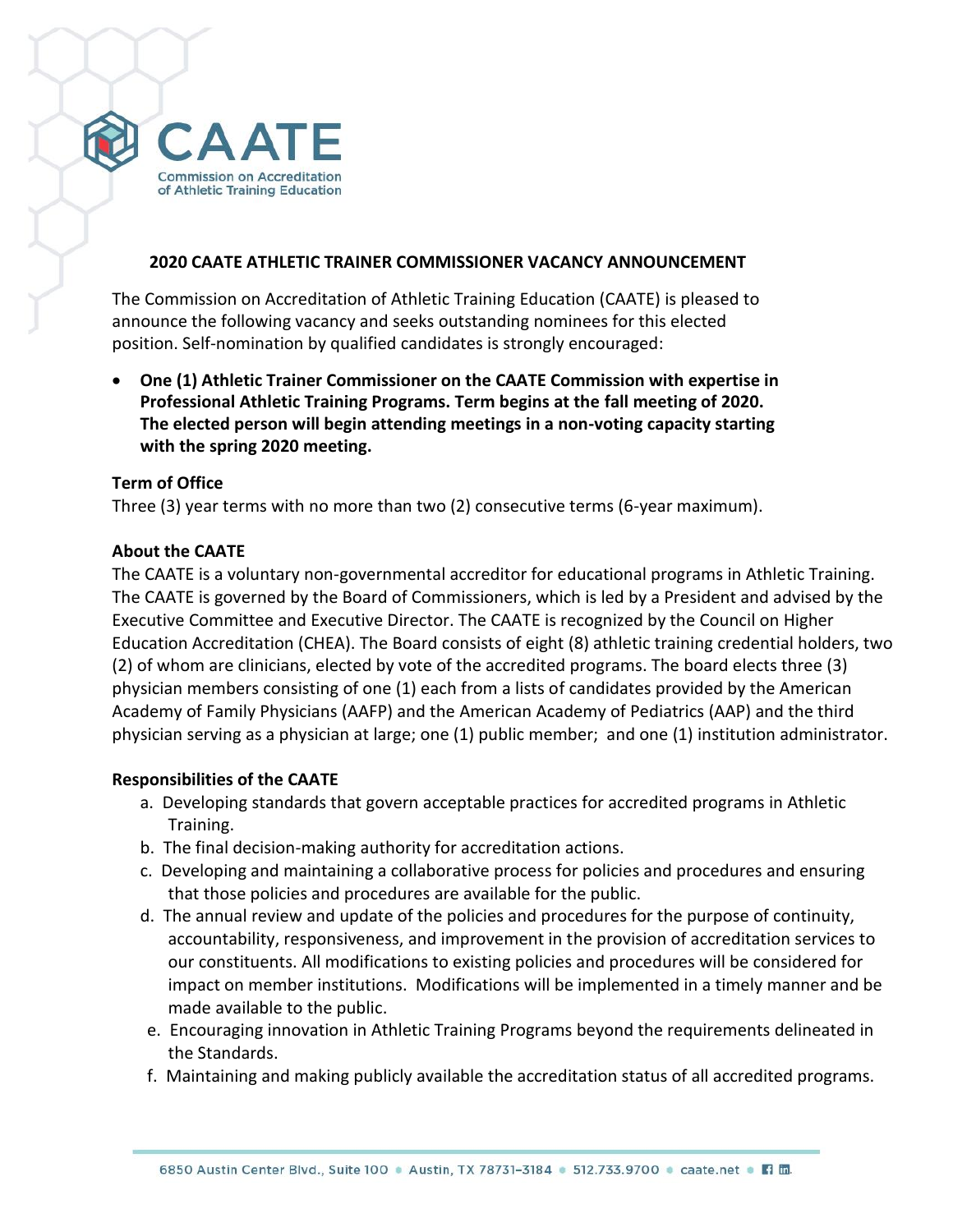### **Required Qualifications**

- Current national certification and in good standing with the Board of Certification (BOC) and regulatory bodies (no negative practice sanctions)
- A minimum of five (5) years as a BOC-credentialed athletic trainer
- Current NPI number
- Current or past CAATE program experience, or professional/post professional athletic training education experience.
- Demonstrate leadership abilities

# **Preferred Qualifications**

The Commission strongly encourages ATs with the following preferred qualifications to consider applying:

- Demonstrate knowledge, experience and expertise in accreditation of athletic training education.
- Diversity in all respects including race and ethnicity, age, education level, and geographic location.
- Complimentary professional experience to existing Commissioners, including characteristics of applicant institution, department, and program with regard to size, mission, and availability of other health care professions.
- International experience related to AT education or healthcare delivery.
- Institutional accreditation or assessment experience.

## **Nomination Process**

The nominations/self-nominations are reviewed by the Nominating Committee (Ad Hoc Committee) to assure that the individual meets the required and how each individual nominee fulfills the preferred qualifications specified. The Nominating Committee is composed of: Two (2) Members of the Commission, One (1) Former member of the Commission and Two (2) current Program Directors. Nominating Committee members are selected by the President. Their duties, roles and responsibilities include: Identifying qualified candidates for Commission openings, reviewing credentials and professional qualifications, and presenting a final slate of candidates to the Commission.

### **Selection Process**

Commissioners are ultimately elected through an electronic vote of the CAATE accredited

programs. Each CAATE-accredited Athletic Training program (professional, postprofessional degree and post-professional residencies) will receive a single electronic ballot to vote for each of the available Commissioner seats in this election. While access to the ballot is available only through the Program Director who is currently listed in the CAATE database, the Commission strongly encourages institutions/programs to solicit input from all of their stakeholders in considering candidates for selection.

## **Application Materials**

- 1. Current vita/resume.
- 2. Letter of interest for the Commission: Within the letter of interest, the applicant should speak to the specific qualifications as described above. In addition, the letter should include a personal philosophy statement and rationale for candidacy, and contributions to the future success of the profession and CAATE.
- 3. Three (3) references with phone numbers and email addresses. References should be able to speak to the applicant's ability to fulfill the preferred and required qualifications. Current Commissioners should not serve as references.